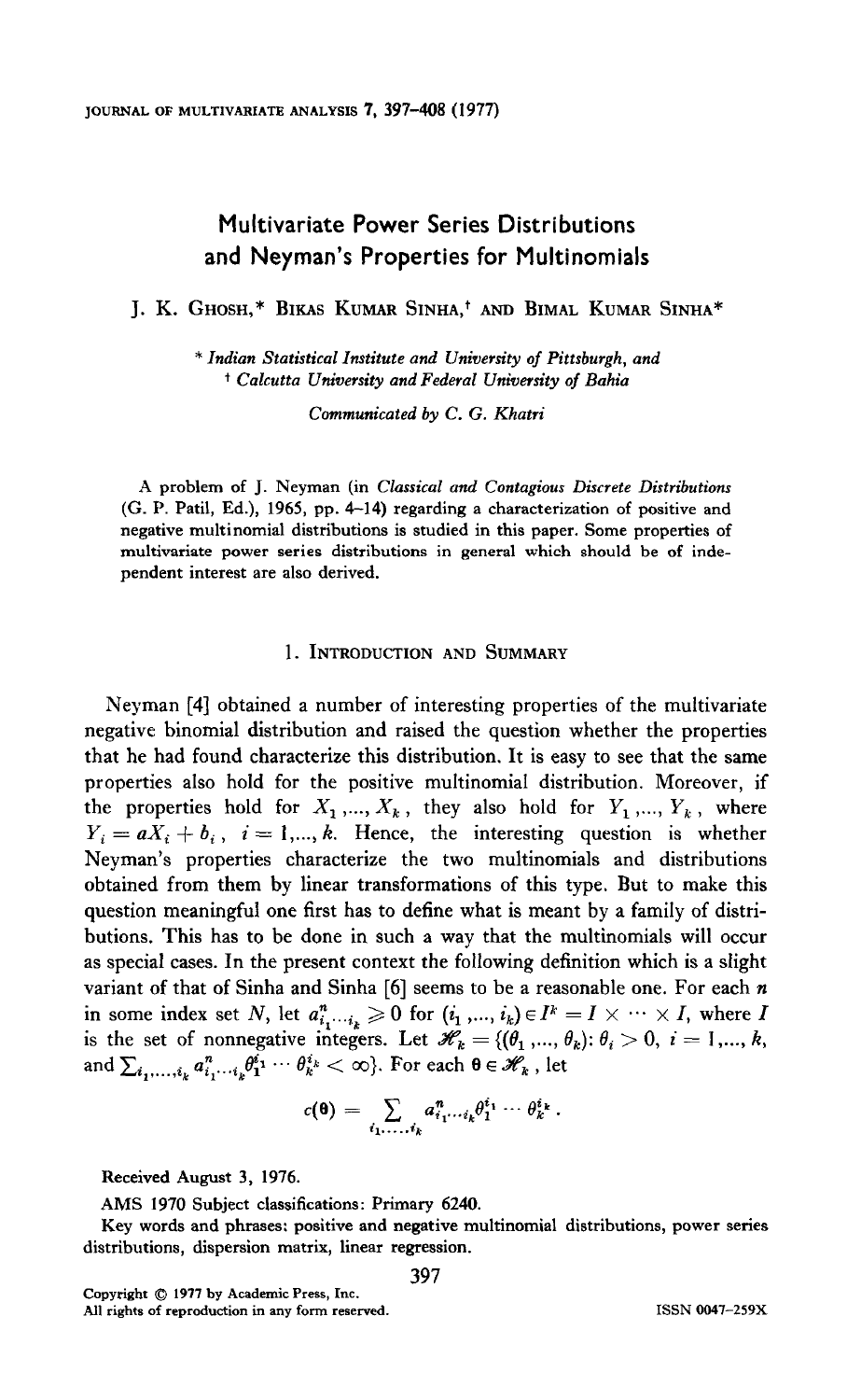Consider  $f(i_1, ..., i_{k} | n, \mathbf{\theta}) = a_{i_1, ..., i_k}^n \theta_1^{i_1} \cdots \theta_k^{i_k}/c(\mathbf{\theta})$  and let  $P(:, n, \mathbf{\theta})$  be the corresponding probability measure. Let  $\mathcal{P}_k = \{P(\cdot, n, \theta), n \in \mathbb{N}, \theta \in \mathcal{H}_k\}$ . Similarly, for  $n \in N$  consider  $a_{i}^{n}$ ,  $\geq 0$  and define analogously a class of probability measures  $\mathscr{P}_{k-1}$  and continue this process to finally introduce  $a_i^n \geq 0$  and define  $\mathscr{P}_1$ . The k-tuple  $(\mathscr{P}_k, \mathscr{P}_{k-1}, ..., \mathscr{P}_1)$  is called a k-dimensional family. Thus if we take  $N$  as the set of positive integers and for each positive integer  $n \in N$ , let  $a_i^n = \frac{1}{i} \cdot \cdots \cdot i$ ,  $(n - i_1 - \cdots - i_k)$  and define  $\theta_i = \frac{1}{2} \cdot \frac{1}{2} \cdot \cdots \cdot \frac{1}{n}$ with  $0 < p$ ,  $i = 1, \ldots, k$ ;  $\sum_{i=1}^{k} p_i < 1$ , then we get the k-dimensional family consisting of k-variate,  $(k - 1)$ -variate,..., trivariate, bivariate, and univariate positive multinomials.

Similarly, if, as before, we take  $N$  as the set of positive real numbers and for each n, let

$$
a_{i_1\cdots i_k}^n = \frac{(n + \sum_{i=1}^k i_j - 1)!}{i_1! \cdots i_k! (n-1)!}
$$

and define  $\theta_i = a_i/(1 + \sum_1^k a_i)$ , for  $a_i > 0$ ,  $i = 1, ..., k$ , we get the k-dimensional family consisting of *k*-variate,  $(k - 1)$ -variate,..., trivariate, bivariate, and univariate negative multinomials.

Hereafter the above two families of positive and negative multinomials as well as those obtained by linear transformations  $Y_i = aX_i + b_i$ ,  $i = 1,..., k$ , are referred to as the family of multinomials. We can now state the properties enjoyed by the  $k$ -dimensional family of multinomials.

Let a k-dimensional family be given and let the joint distribution of  $X_1, ..., X_k$ belong to  $\mathcal{P}_k$ . Properties P1 to P4 may be described in the following way.

P1. The marginal distribution of  $X_{i_1},...,X_{i_m}$   $(1 \leq i_1 < \cdots < i_m \leq k;$  $1 \leqslant m \leqslant k-1$ ) belongs to the class  $\mathscr{P}_m$ .

P2. The conditional distribution of  $X_{i_1},..., X_{i_m}$  given  $X_{j_1} = x_{j_1},..., X_{j_m} =$ xii, belongs to the class  $\mathbb{Z}_2$  and depends on the  $\frac{1}{2}$  only through  $\frac{1}{2}$   $\sum_{i=1}^3$ where  $\frac{1}{2}$  ,  $\frac{1}{2}$  are a permutation of  $\frac{1}{2}$ .

P3. The regression of  $X_i$  on  $X_{i_1},..., X_{i_m}$   $(m \geq 1)$  is linear, where  $(i, i_1, ..., i_m) \subseteq (1, 2, ..., k).$ 

P4. Define

$$
Y_1 = \sum_{i=1}^{m_1} X_{i_i}, \quad Y_2 = \sum_{i=m_1+1}^{m_1+m_2} X_{i_i}, \dots, \quad Y_s = \sum_{i=m_1+\dots+m_{s-1}+1}^{m_1+\dots+m_s} X_{i_i},
$$

where  $C_k$  and  $C_k$  and  $C_k$ . In the joint distribution of  $\mathbb{R}$ . Then the joint distribution distribution distribution of  $\mathbb{R}$ . where  $\sum_{i=1}^m m_i \ll n$  and  $\{e_1, \ldots, e_{m_1 + \cdots + m_s}\} \approx (1, \ldots, n)$ . Then the joint distribution of  $Y_1$ ,...,  $Y_s$  is again a member of the class  $\mathscr{P}_s$  and satisfies P1 to P3 with  $k = s$ .

In an earlier paper, Sinha and Sinha [6] utilized the properties relating to regression to characterize forms of nonsingular dispersion matrices of the underlying parent distributions. Interestingly enough, the only two types of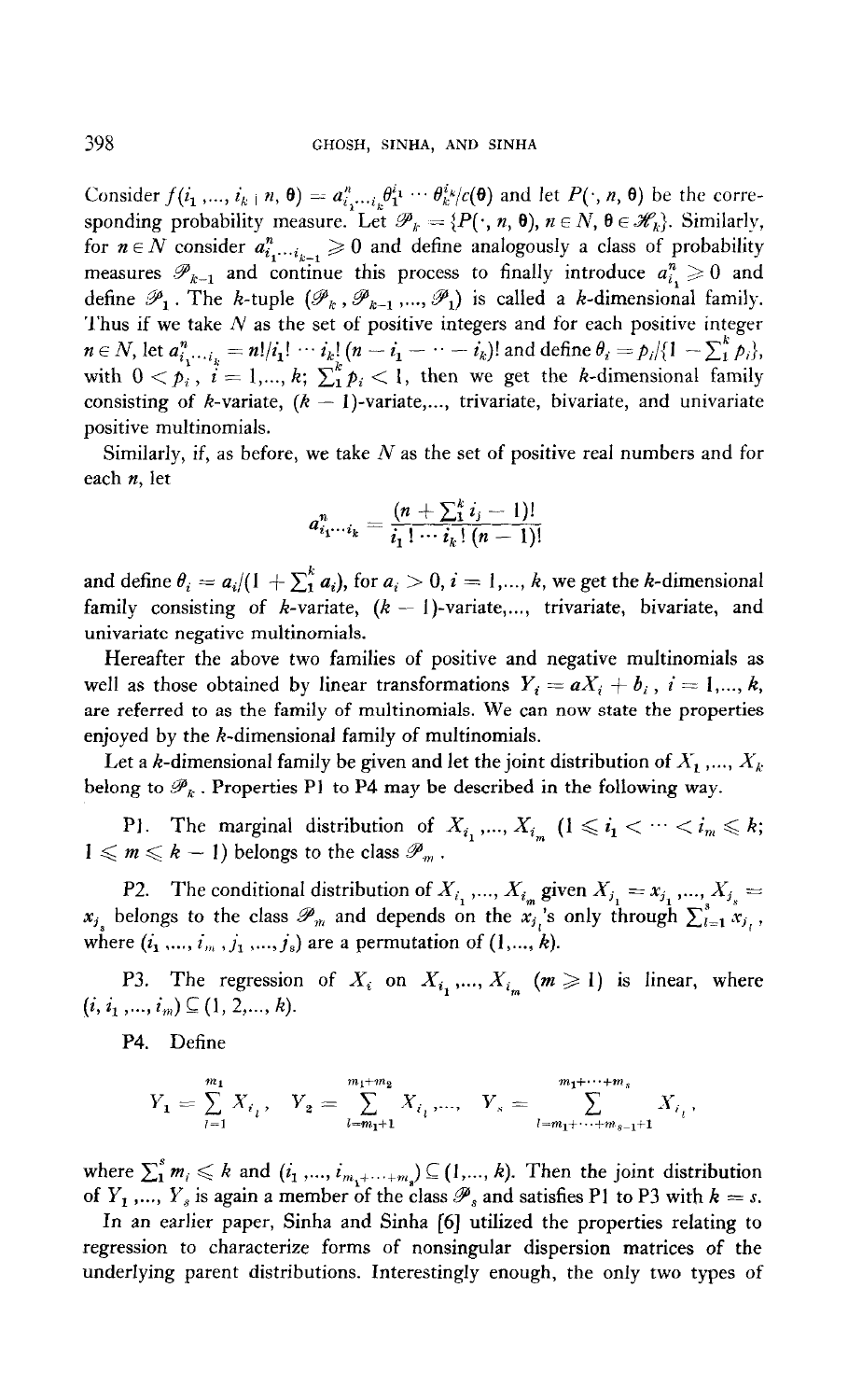dispersion matrices so derived were found to correspond formally to those of multinomials. This opens up the possibility, in view of [3], that at least within the class of power series distributions these may be the only distributions characterized by these regression properties. It turns out, however, that is not true.

In fact we construct new bivariate (Sect. 3) and trivariate (Sect. 4) families satisfying all of Neyman's properties except part of P4 (namely, that the distribution of  $X_1 + \cdots + X_k$  belongs to  $\mathscr{P}_1$ ). One of the bivariate examples is used in the construction of the trivariate example. It may be noted that if all the properties listed by Neyman are to be meaningful, the dimension  $k$  must be greater than or equal to 3. These examples notwithstanding, it seems likely that within the class of power series distributions, the multinomials are characterized by the following properties.

Q1. The regression of  $X_i$  on the remaining variables is a linear function of the sum of the remaining variables.

Q2. The distribution of  $X_1 + \cdots + X_k$  is of the power series type.

If true, this conjecture would certainly solve Neyman's problem since Ql and Q2 obviously require less of  $X_1$ ,...,  $X_k$  than P1 to P4. Under the condition that  $P_{\theta}(X_1 + \cdots + X_k = 0)$  and  $P_{\theta}(X_1 + \cdots + X_k = 1)$  are strictly positive the conjecture is proved in Section 5.

## 2. PRELIMINARIES

In this section we establish some properties of power series distribution that follow from linearity of regression. For simplicity we consider the case of three variables. Let  $X = X - \frac{1}{2} X$ , because the variables defined over variables. Let  $A_1$ ,  $A_2$ , and  $A_3$ 

$$
P_{\theta}(X_1=i, X_2=j, X_3=k) = a_{ijk}\theta_1^{i}\theta_2^{j}\theta_3^{k}/f(\theta), \qquad (2.1)
$$

where  $f(\mathbf{\theta}) = \sum_{i,j,k} a_{ijk} \theta_i^i \theta_i^j \theta_j^k$ ,  $a_{ijk} \geq 0$ ,  $(i, j, k) \in I^3$ ,  $\theta_1$ ,  $\theta_2$ ,  $\theta_3 > 0$ . Let where  $f(\mathbf{0}) = \sum_{i,j,k} a_{ijk} v_1 v_2 v_3, a_{ijk} \geq 0, (i,j,k) \in I, v_1, v_2, v_3 > 0.$  Let  $\omega_2 = \nu \in \mathbb{R}$ ,  $f(\nu) \sim \omega_f$ , we assume in this section that  $\omega_i$  section of  $\omega_i$ , this justifies the interchanges of differentiation and summation made in the proof of the proposition stated below. More generally, we could have assumed  $\mathcal{H}_3 \subset$  the closure of the intersection of  $\mathcal{H}_3$  and the interior of  $\Omega$ ; one could then first prove the proposition for  $\mathcal{H}_3 \cap$  (interior of  $\Omega$ ) and then extend it to  $\mathcal{H}_3$  by taking limits.

PROPOSITION. Suppose that the following holds.

$$
E_{\theta_1}(X_1 \mid X_2 = j, \quad X_3 = k) = \alpha_1(\theta_1) + \beta_1(\theta_1)(j + k). \tag{2.2}
$$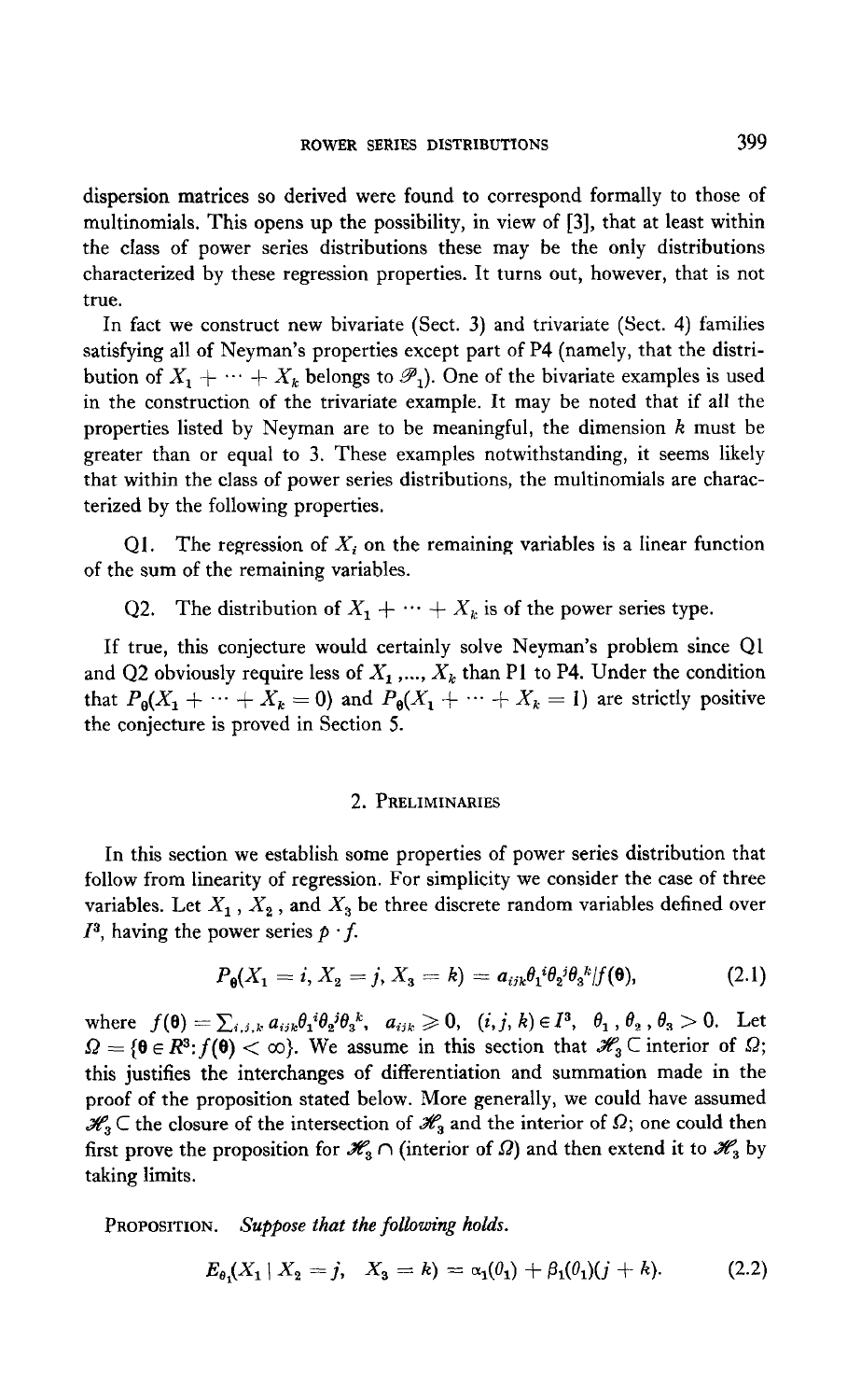Then (a) the marginal bivariate distribution of  $X_2$  and  $X_3$  is of the power series type, and (b) the conditional distribution of  $X_1$ , given  $X_2 = j$ ,  $X_3 = k$ , which is (trivially) of power series type, depends only on  $(j + k)$ .

Proof. To prove (a), note that, by definition, (2.2) implies

$$
\sum_{i} i a_{ijk} \theta_{i}^{i} / \sum_{i} a_{ijk} \theta_{i}^{i} = \alpha_{1}(\theta_{1}) + \beta_{1}(\theta_{1})(j + k)
$$
\n
$$
\Rightarrow \theta_{1}(d/d\theta_{1}) \log \left\{ \sum_{i} a_{ijk} \theta_{i}^{i} \right\} = \alpha_{1}(\theta_{1}) + \beta_{1}(\theta_{1})(j + k)
$$
\n
$$
\Rightarrow \sum_{i} a_{ijk} \theta_{i}^{i} = A(\theta_{1}) \cdot \{B(\theta_{1})\}^{j+k} \cdot c(j, k) \quad \text{for some} \quad A(\theta_{1}) > 0,
$$
\n
$$
B(\theta_{1}) > 0, \quad c(j, k) \ge 0
$$
\n
$$
\Rightarrow P_{0}(X_{2} = j, X_{3} = k) = \left( \sum_{i} a_{ijk} \theta_{1}^{i} \right) \theta_{2}^{j} \theta_{3}^{k} / f(\theta)
$$
\n
$$
= c(j, k) \theta_{2}^{*j} \theta_{3}^{*k} / f^{*}(\theta), \qquad (2.3)
$$

where  $\theta_2^* = \theta_2 B(\theta_1), \theta_3^* = \theta_3 B(\theta_1), f^*(\theta) = f(\theta)/A(\theta_1)$ . This proves (a).

To prove (b), note that the generating function of the conditional univariate power series distribution of  $X_1$  given  $X_2 = j$ ,  $X_3 = k$ , defined by

$$
\psi(\theta_1, s, j, k) = E_{\theta_1}(s^{X_1} | X_2 = j, X_3 = k)
$$

satisfies

$$
s \cdot (d/ds) \log \psi(\theta_1, s, j, k) = E_{\theta_1 s}(X_1 \mid X_2 = j, X_3 = k) = \alpha_1(\theta_1 s) + \beta_1(\theta_1 s)(j + k)
$$
 (2.4)

by (2.2). Since  $\psi(\theta_1, s, j, k) = 1$  for  $s = 1$ , (2.4) implies

$$
\psi(\theta_1,s,j,k)=\phi(\theta_1,s,j+k),
$$

thereby proving (b).

Remark. Note that a sort of partial converse of the proposition is valid in  $t$  the sense that a solid behavior of the proposition is valid in  $\frac{u}{2}$  using  $\frac{2}{3}$ . The validity of  $\frac{1}{3}$ .  $\arg$  [2, p. 11, Lemma 1.1.2].

Note, further, that if  $A_1$ ,  $A_2$ , and  $A_3$  have a power series distribution as given in (2.1) then as noted by Patil [5, p. 184] and Bildikar and Patil [1, Theorem 4.1], the marginal distribution of  $X_2$  and  $X_3$  is of the form

$$
P_{\theta}(X_2=j, X_3=k)=\theta_2{}^{j}\theta_3{}^{k}h(\theta_1,j,k)/f(\theta),
$$

which is of the power series type in our sense iff  $\theta_1$  is kept fixed or  $h(\theta_1, j, k)$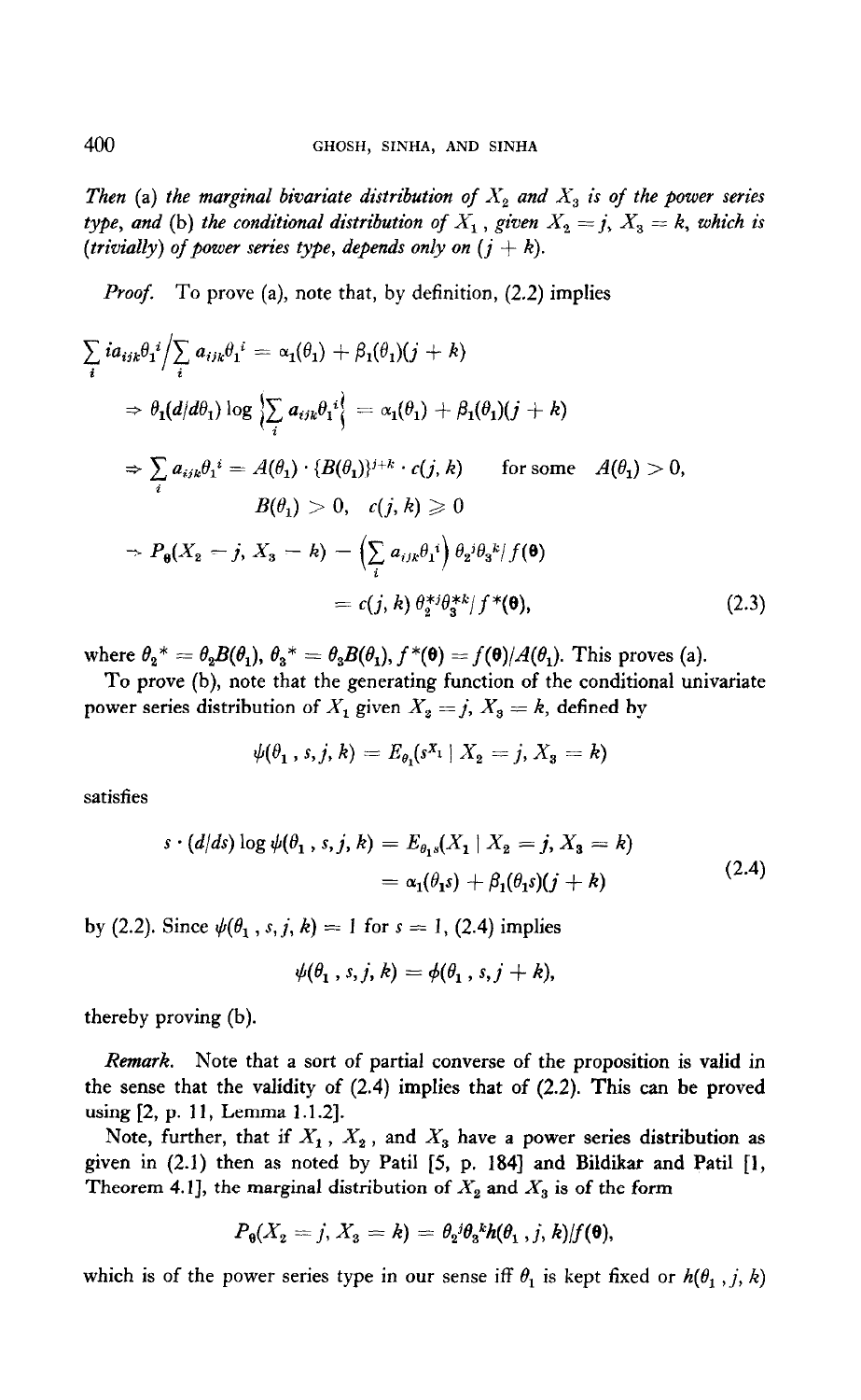can be expressed as  $A(\theta_1)\{B(\theta_1)\}^i \{c(\theta_1)\}^k c(j, k)$ . That the latter property is valid under linear regression follows from our proposition.

Suppose further that the marginal bivariate power series distribution (2.3) of  $X_2$  and  $X_3$  satisfies

$$
E_{\theta_2*}(X_2 \mid X_3 = k) = \alpha_2(\theta_2^*) + \beta_2(\theta_2^*)k. \tag{2.5}
$$

An analysis similar to the one given above under (a) then immediately says that the marginal distribution of  $X_3$  is again of the power series type.

## 3. CASE OF Two VARIABLES

We first construct in this section a series of examples of joint discrete power series distributions of two variables  $X_1$  and  $X_2$ , each with the values 0, 1, 2, and each having linear regression on the other. We take up a power series distribution

$$
P_{\theta}(X_1 = i, X_2 = j) \propto a_{ij}\theta_1^{i}\theta_2^{j}; \qquad i, j = 0, 1, 2,
$$
 (3.1)

and assume that the distribution is symmetric, i.e.,  $a_{ij} = a_{ji} \geq 0$ ,  $i, j = 0, 1, 2$ ,  $\theta_1 > 0$ ,  $\theta_2 > 0$ . In order to exclude trivial cases, we subject them to

$$
\sum_{i} a_{ij} > 0 \quad \text{for each} \quad j = 0, 1, 2. \tag{3.2}
$$

The regressions of  $X_1$  on  $X_2$  are given by the expressions

$$
E(X_1 | X_2 = j) = \{a_{j1}\theta_1 + 2a_{j2}\theta_1^2\}/\{a_{j0} + a_{j1}\theta_1 + a_{j2}\theta_1^2\}, \qquad j = 0, 1, 2. \quad (3.3)
$$

If the regression is linear, i.e.,  $E_{\theta_1}(X_1 | X_2 = j) = \alpha(\theta_1) + \beta(\theta_1) j$ , then (3.3) leads to three equations in  $\alpha$  and  $\beta$ . Eliminating  $\alpha$  and  $\beta$ , we find that the consistency requirement connecting the  $a_{ij}$ 's is given by

$$
E(X_1 \mid X_2 = 2) = 2E(X_1 \mid X_2 = 1) - E(X_1 \mid X_2 = 0) \tag{3.4}
$$

identically in  $\theta_1$ , which yields the equations

$$
2a_{00}a_{02}a_{11}=a_{01}(a_{00}a_{12}+a_{01}a_{02}), \qquad (3.4.1)
$$

$$
2a_{01}(a_{00}a_{22} + a_{01}a_{12} + a_{02}^2) = a_{11}(a_{00}a_{12} + a_{01}a_{02}) + 4a_{00}a_{02}a_{12}, \quad (3.4.2)
$$

$$
a_{00}a_{12}^2 = a_{01}^2 a_{22}, \qquad (3.4.3)
$$

$$
4a_{01}a_{02}a_{22} + a_{11}(a_{12}a_{02} + a_{01}a_{22}) = 2a_{12}(a_{00}a_{22} + a_{02}^2 + a_{01}a_{12}), \quad (3.4.4)
$$

$$
2a_{02}a_{11}a_{22} = a_{12}(a_{01}a_{22} + a_{12}a_{02}). \qquad (3.4.5)
$$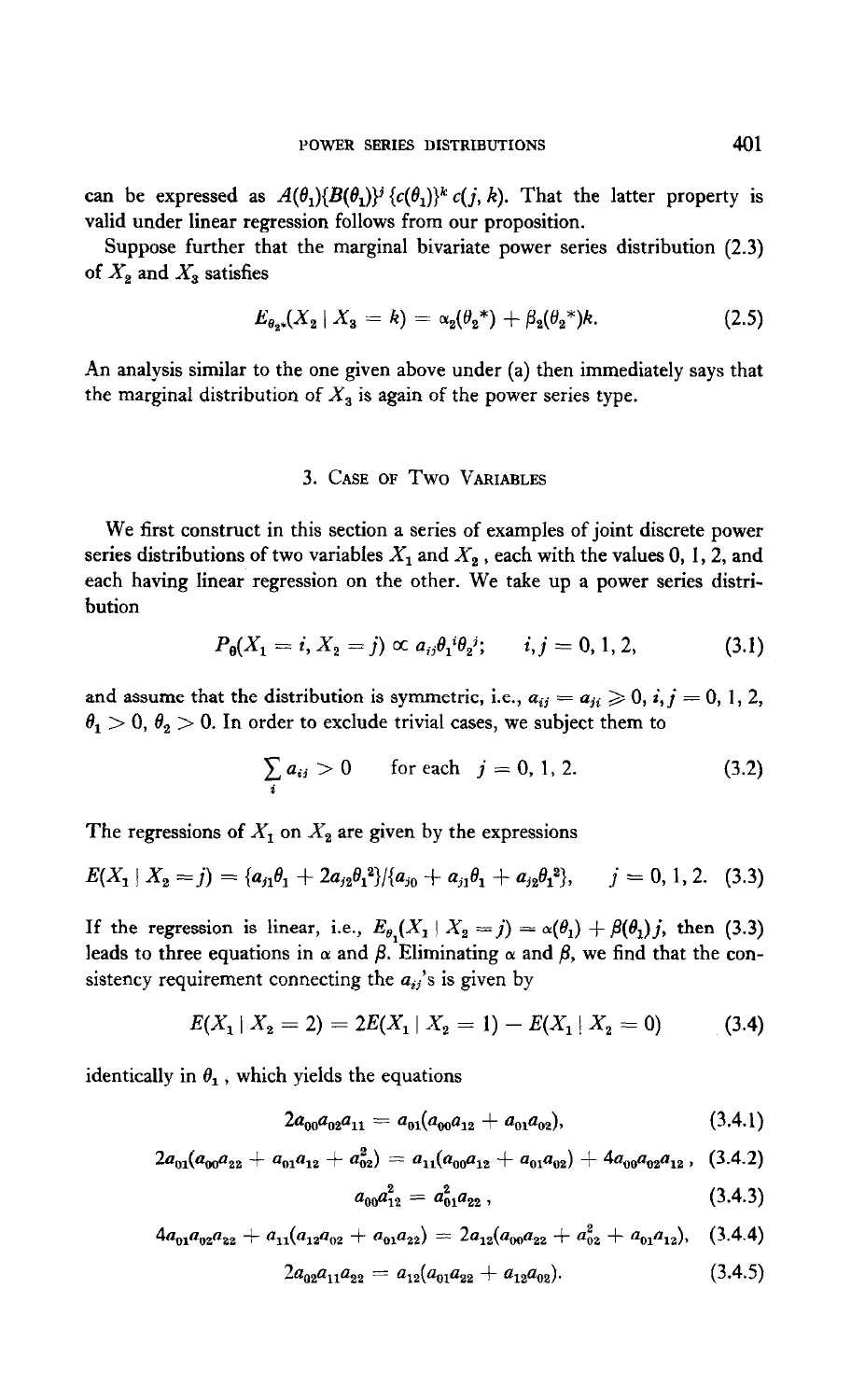We first indicate the nature of the solutions involving some of the  $a_{ii}$ 's as zeros.

(i) 
$$
a_{00} = a_{01} = 0, a_{11} = 2a_{02}, 2a_{11}a_{22} = a_{12}^2, a_{02} > 0, a_{12} > 0.
$$

 $\begin{array}{cc} \text{(ii)} \quad a_{12}=a_{22}=0, & a_{02}=a_{01}^2/4a_{00}\,, & a_{11}=a_{01}^2/2a_{00}\,, & a_{00}>0, & a_{01}>0 \end{array}$ (yielding the trinomial distribution of  $X_1$ ,  $X_2$ , and  $2 - X_1 - X_2$ ).

(iii)  $a_{01} = a_{02} = a_{12} = 0, a_{00} > 0, a_{11} > 0, a_{22} > 0$  (yielding yet another trivial solution).

Next assume all  $a_{ij}$ 's are positive. We may add one conventional equation

$$
\sum_i \sum_j a_{ij} = 1. \tag{3.5}
$$

It is easy to observe now that  $(3.4.3)$  together with  $(3.4.1)$  implies  $(3.4.5)$ , and (3.4.3) together with (3.4.2) implies (3.4.4). Hence, only (3.4.1) to (3.4.3) and (3.5) are to be considered. Now

$$
(3.4.3) \Rightarrow a_{12} = a_{01}(a_{22}/a_{00})^{1/2},
$$
  
\n
$$
(3.4.1) \Rightarrow a_{11} = \{a_{01}^2/2a_{00}a_{02}\}\{a_{02} + (a_{00}a_{22})^{1/2}\},
$$
  
\n
$$
(3.4.2) \Rightarrow 2a_{01}\{a_{00}a_{22} + a_{01}^2(a_{22}/a_{00})^{1/2} + a_{02}^2\}
$$
  
\n
$$
= \{a_{01}^3/2a_{00}a_{02}\}\{a_{02} + (a_{00}a_{22})^{1/2}\}^2 + 4a_{00}a_{02}a_{01}(a_{22}/a_{00})^{1/2};
$$

I.e.,

$$
2(a_{02} - (a_{00}a_{22})^{1/2})^2 + 2a_{01}^2(a_{22}/a_{00})^{1/2} = {a_{01}^2/2a_{00}a_{02}}{(a_{02} + (a_{00}a_{22})^{1/2})^2}.
$$

This yields a cubic equation in  $a_{02}$  of which the solutions are  $a_{02} = a_{01}^2/4a_{00}$ and a,  $\frac{1}{2}$  (with multiplicity  $\frac{1}{2}$ , with multiplicity  $\frac{1}{2}$ , which multiplies  $\frac{1}{2}$  $- 2(ka^2/ka) + (a-a)(2k) a =$  $\frac{1}{1}$   $\frac{1}{1}$ (u~~/u~)(u,,~u~~)~~~ while from (3.5), we

$$
a_{22} = \{1 - (a_{00})^{1/2} - a_{01}/(a_{00})^{1/2}\}^2.
$$

Hence, one solution is

$$
a_{00} (>0)
$$
 subject to  $(a_{00})^{1/2} + a_{01}/(a_{00})^{1/2} < 1;$   
\n
$$
a_{02} = a_{01}^2/4a_{00},
$$
  
\n
$$
a_{22} = (1 - (a_{00})^{1/2} - a_{01}/(a_{00})^{1/2})^2,
$$
  
\n
$$
a_{12} = a_{01}/a_{00} \cdot (a_{00}a_{22})^{1/2},
$$
  
\n
$$
a_{11} = a_{01}^2/2a_{00} + 2(a_{00}a_{22})^{1/2}.
$$
\n(3.6)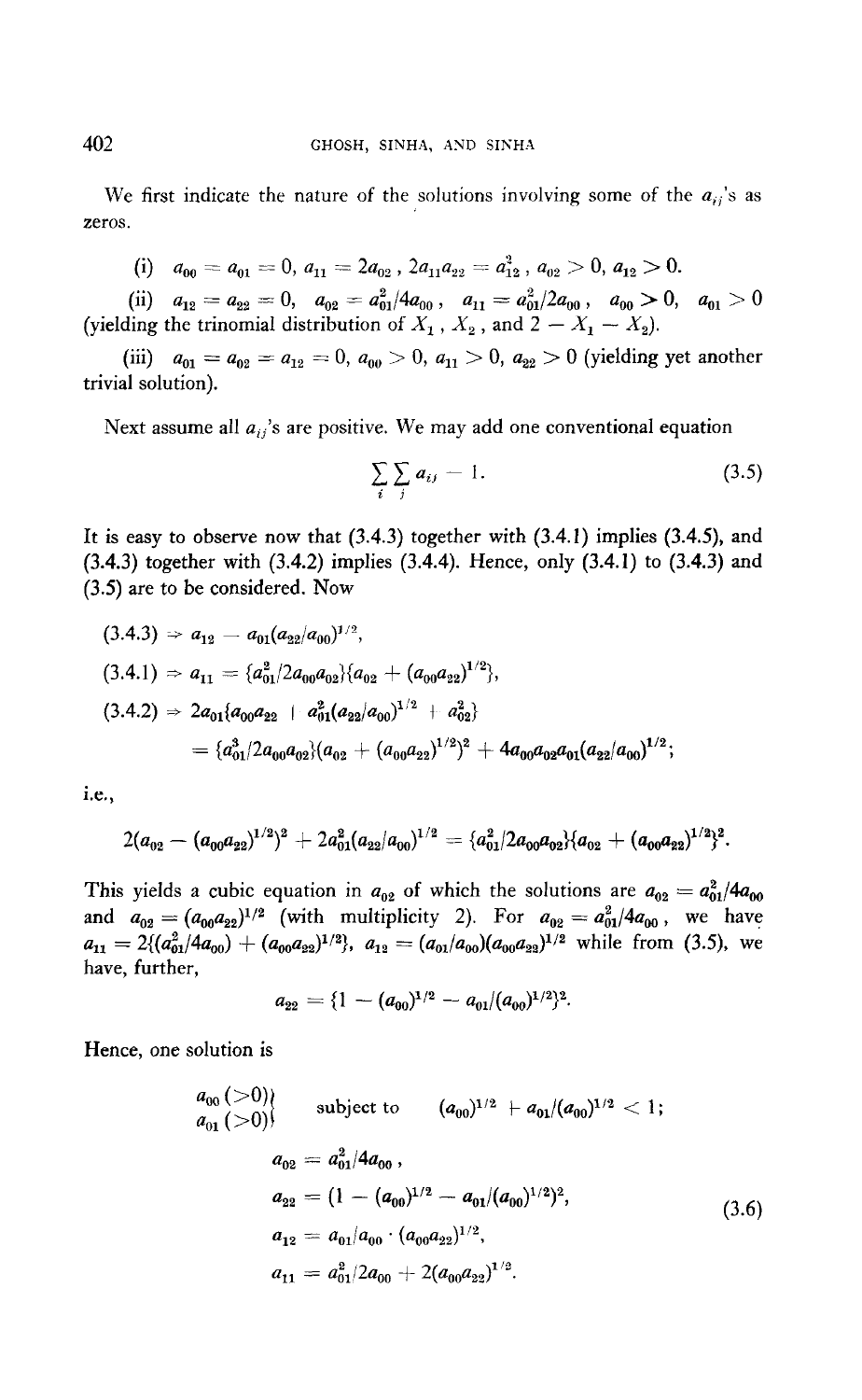Set  $a_{00} = p_{00}^2$  and  $a_{01} = 2p_{01}p_{00}$  with  $p_{00} + 2p_{01} < 1$ . Then the solution becomes

$$
a_{00} = p_{00}^2, \qquad a_{01} = 2p_{00}p_{01}, \qquad a_{02} = p_{01}^2, \qquad a_{22} = p_{11}^2,
$$
  

$$
a_{12} = 2p_{01}p_{11}, \qquad a_{11} = 2(p_{01}^2 + p_{00}p_{11}), \qquad (3.6')
$$

where  $p_{00} + 2p_{01} + p_{11} = 1$ .

This solution can be identified as the one generated as a twofold convolution of the joint discrete distribution whose generating function is

$$
G(t_1, t_2) = (p_{00} + p_{01}t_2 + p_{10}t_1 + p_{11}t_1t_2) \quad \text{with} \quad p_{01} = p_{10}.
$$

In this connection see Remark 1 at the end of Section 4.

Another solution is obtained by setting  $a_{02} = (a_{00}a_{22})^{1/2}$  and here we get

$$
a_{00}(\geq 0)
$$
 subject to  $(a_{00})^{1/2} + a_{01}/(a_{00})^{1/2} < 1;$   
\n
$$
a_{02} = (a_{00}a_{22})^{1/2},
$$
  
\n
$$
a_{11} = a_{01}^2/a_{00},
$$
  
\n
$$
a_{12} = a_{01}(a_{22}/a_{00})^{1/2},
$$
  
\n
$$
a_{22} = (1 - (a_{00})^{1/2} - a_{01}/(a_{00})^{1/2})^2.
$$
\n
$$
(3.7)
$$

Thus we have succeeded in characterizing all possible forms of a bivariate discrete power series distribution of two variables  $X_1$  and  $X_2$  each with the values 0, 1, 2 and exhibiting linear regression of  $X_1$  on  $X_2$  and of  $X_2$  on  $X_1$ (due to symmetry).

Let  $a_{ij}\theta_1 i\theta_2 j/c(\theta_1, \theta_2)$  be one such distribution. Observe that, in view of the results of Section 2, the linear regression of  $X_2(X_1)$  on  $X_1(X_2)$  implies that the marginal distribution of  $X_1(X_2)$  is of the power series type. Let  $N = \{1, 2, 3, 4, 5\}$ ,  $a_{ij}^n = a_{ij}$ ,  $n = 1$  to 5, and as in Section 1, define  $\mathcal{P}_2$  as  $\{P(\cdot, n, \theta), n \in \mathbb{N}, \theta \in \mathcal{H}_2\}$ . If we now consider the univariate marginal power series distributions of  $X_1$ and  $X_2$ , and the conditional univariate power series distributions of  $X_1$  given  $X_2 = 0$ , 1, and 2, we get a collection of five univariate power series distributions. These five distributions indexed arbitrarily by  $n \in N$  will constitute  $\mathcal{P}_1$ . Since  $a_{ij} = a_{ji}$ , i,  $j = 0, 1, 2$ , it is clear that  $\{\mathscr{P}_1, \mathscr{P}_2\}$  satisfies the properties P1, P2, and P3.

### 4. CASE OF THREE VARIABLES

As in Section 3, we first construct an example of a joint discrete power series distribution of three variables  $X_1$ ,  $X_2$ , and  $X_3$ , each with the values 0, 1, 2, such that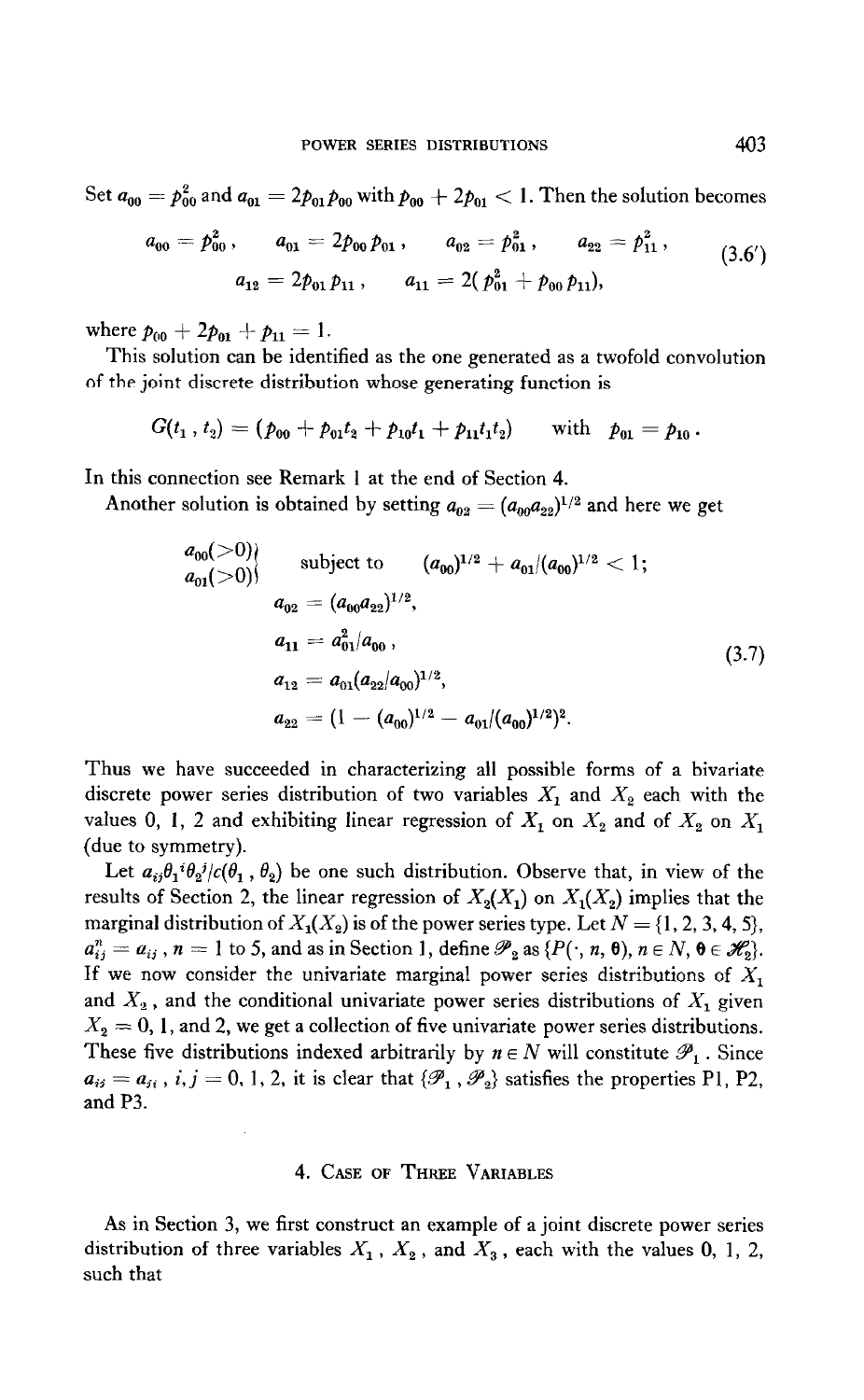$$
E_{\theta_1}(X_1 | X_2 = j, X_3 = k) = \alpha_1(\theta_1) + \beta_1(\theta_1)(j + k),
$$
  
\n
$$
E_{\theta_1, \theta_3}(X_1 | X_2 = j) = \alpha_2(\theta_1, \theta_3) + \beta_2(\theta_1, \theta_3)j,
$$
  
\n
$$
E_{\theta_1, \theta_2}(X_1 + X_2 | X_3 = k) = \alpha_3(\theta_1, \theta_2) + \beta_3(\theta_1, \theta_2)k,
$$
  
\n
$$
E_{\theta_1}(X_1 | X_2 + X_3 = l) = \alpha_4(\theta_1) + \beta_4(\theta_1)l.
$$
\n(4.1)

Let

$$
P_{\mathbf{0}}(X_1=i, X_2=j, X_3=k)=P_{ijk} \propto a_{ijk}\theta_1 i\theta_2 j\theta_3 k, \qquad (4.2)
$$

where  $a_{ijk} \geq 0$ ,  $a_{ijk}$  is symmetric in the arguments i, j, k,  $\theta_1 > 0$ ,  $\theta_2 > 0$ ,  $\theta_3 > 0$ , and moreover, to exclude trivial cases,

$$
\sum_{i} \sum_{k} a_{ijk} > 0 \quad \text{for each} \quad i = 0, 1, 2. \tag{4.3}
$$

We utilize some of the results of Section 3 to derive proper relations connecting the  $a_{ijk}$ 's so as to satisfy (4.1). Toward this end, we first write the marginal bivariate distribution of  $(X_1, X_2)$  as

$$
P_{\theta}[X_1 = i, X_2 = j] = P_{ij}^* \propto A_{ij}\theta_1^i \theta_2^j,
$$
\n(4.4)

where  $A_{ij} = (a_{ij0} + \theta_3 a_{ij1} + \theta_3 a_{ij2}); i, j = 0, 1, 2.$  Now note that (4.4) is required to satisfy the property of linearity of regression of  $X_1$  on  $X_2$ . This, however, immediately reveals all possible relations connecting the  $A_{ij}$ 's as discussed in Section 3. In particular, we take up solution (i) with some of the  $A_{ij}$ 's as zeros. Thus, we get

(a) 
$$
A_{00} = A_{01} = 0
$$
 identically in  $\theta_3 > 0$ , which gives  

$$
a_{000} = a_{001} = a_{002} = 0,
$$

$$
a_{011} = a_{012} = 0. \tag{4.5}
$$

(b)  $A = 2A$  However, in view of (4.5), this violds a  $A + a$ ,  $A$ ,  $A$  $(0)$   $A_{11} = 2A_{02}$ . However, in view of (7.9),

$$
a_{111} = 0,
$$
  
\n
$$
a_{112} = 2a_{022}.
$$
\n(4.6)

(c)  $2A_{11}A_{22} = A_{12}^2$ . This again, in view of (4.5) and (4.6), yields

$$
2(a_{112}\theta_3^{\ 2})(a_{022} + a_{122}\theta_3 + a_{222}\theta_3^{\ 2}) = (a_{112}\theta_3 + a_{122}\theta_3^{\ 2})^2
$$

identically in  $\theta_3 > 0$ , from which we derive only one more equation,

$$
2a_{112}a_{222} = a_{122}^2.
$$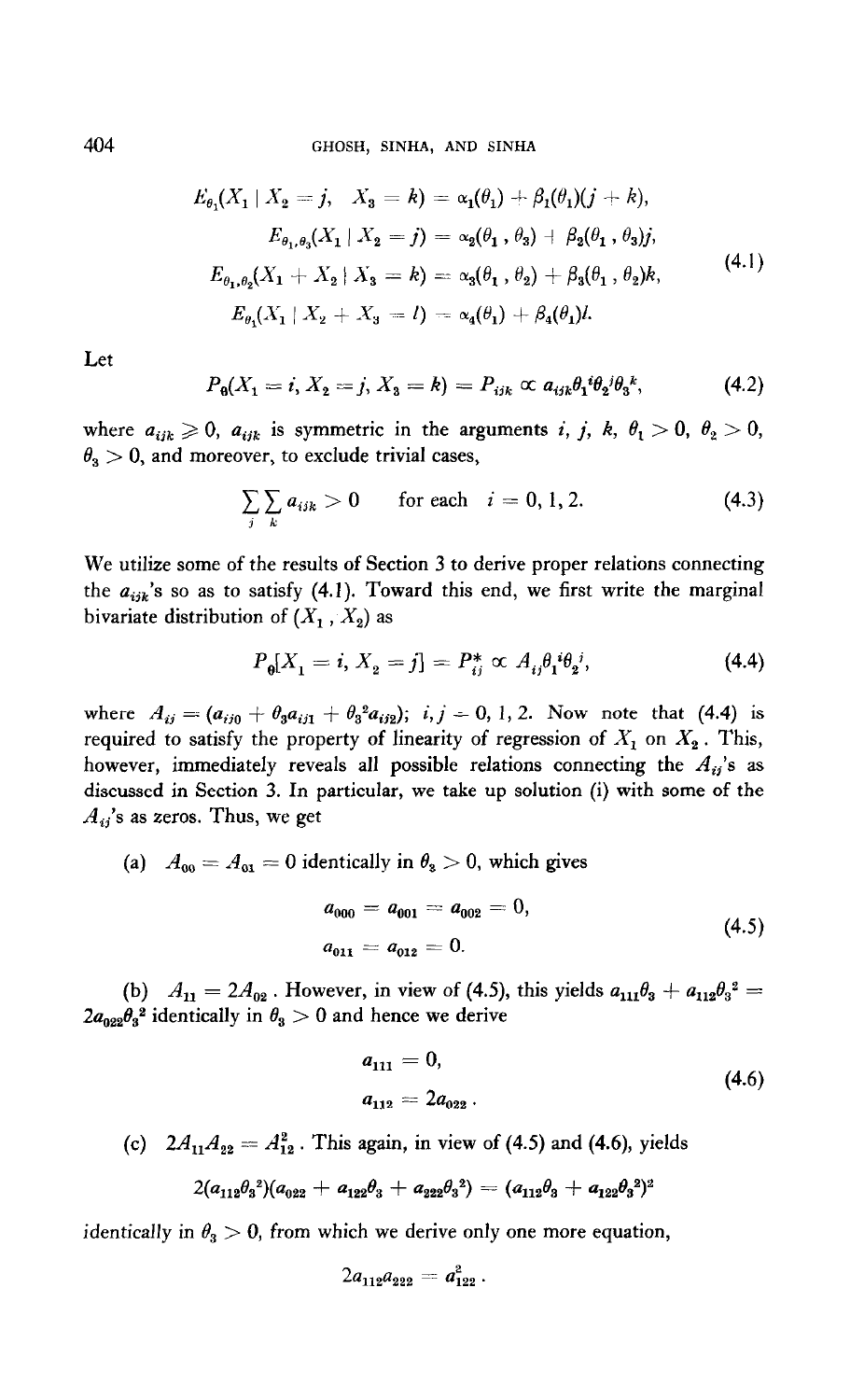Thus, finally, we may conclude that a choice of the  $a_{ijk}$ 's such as

$$
a_{000} = a_{001} = a_{002} = a_{011} = a_{012} = a_{111} = 0, \qquad a_{022} > 0, \qquad a_{112} > 0, \qquad (4.7)
$$
  

$$
a_{122} > 0, \qquad a_{222} > 0, \qquad a_{112} = 2a_{022}, \qquad 2a_{112}a_{222} = a_{122}^2
$$

will lead to linear regression of any variable on any other variable in their bivariate marginal distribution (because of symmetry of the  $a_{ijk}$ 's). It is easy to verify that this solution is nontrivial in the sense that there do not exist multinomial variables  $Y_1$ ,  $Y_2$ , and  $Y_3$ , and two constants a and b such that  $X_i = aY_i + b, i = 1, 2, 3$ . Now we work out the regression of  $X_1$  on  $X_2$  and  $X_3$ . For this, we prepare the following table of  $P\{X_1 = i \mid X_2 = j, X_3 = k\}$ , using (4.7).

*j k i* Conditional probability of 
$$
X_1 : P{X_1 = i | X_2 = j, X_3 = k}
$$
  
0 2 2 1

<sup>1</sup>2 (112) ( <sup>P</sup>112 P <sup>212</sup> PI12 + p212'P,,,+zG )

2 2 (0, 1, 2) 
$$
\left(\frac{P_{022}}{P_{023} + P_{123} + P_{223}}, \frac{P_{122}}{P_{022} + P_{123} + P_{223}}, \frac{P_{222}}{P_{023} + P_{123} + P_{223}}\right)
$$

It is now easy to verify that with

$$
\alpha_1(\theta_1) = \frac{2\{2a_{112} + \theta_1a_{122}\}}{a_{112} + \theta_1a_{122}}
$$

and  $\beta_1(\theta_1) = -a_{12}/\{a_{112} + \theta_1 a_{122}\},\$ 

$$
E_{\theta_1}(X_1 \mid X_2 = j, X_3 = k) = \alpha_1(\theta_1) + \beta_1(\theta_1)(j + k),
$$

in view of  $a_{112} = 2a_{022}$  and  $2a_{112}a_{222} = a_{122}^2$ , as listed in (4.7). Thus, a choice of the  $a_{ijk}$ 's such as (4.7) will meet the first two conditions under (4.1) and hence all the conditions under (4.1). Consequently, in view of the results of Section 2, the marginal bivariate distribution of any two variables is of power series type, the marginal univariate distribution of any single variable is of power series type, and, trivially, the conditional bivariate distribution of any two variables given the third is of power series type and the conditional univariate distribution of any single variable variable given the other two is also of power series of power series when the computation of the period variable given the bitch the bill of the bird of type. Also, direct computation shows that the bivariate distribution of  $Y_1 = X_1 + X_2$  and  $Y_2 = X_3$  is given by

$$
P_{\theta}(Y_1=i, Y_2=j) \propto A_{ij}^* \theta^{*i} \theta_j{}^j,
$$

where  $\theta^* = \theta_1 \theta_2 / (\theta_1 + \theta_2)$ ,  $A_{22}^* = a_{022}$ ,  $A_{31}^* = a_{112}$ ,  $A_{32}^* = a_{122}$ ,  $A_{40}^* = a_{022}$ ,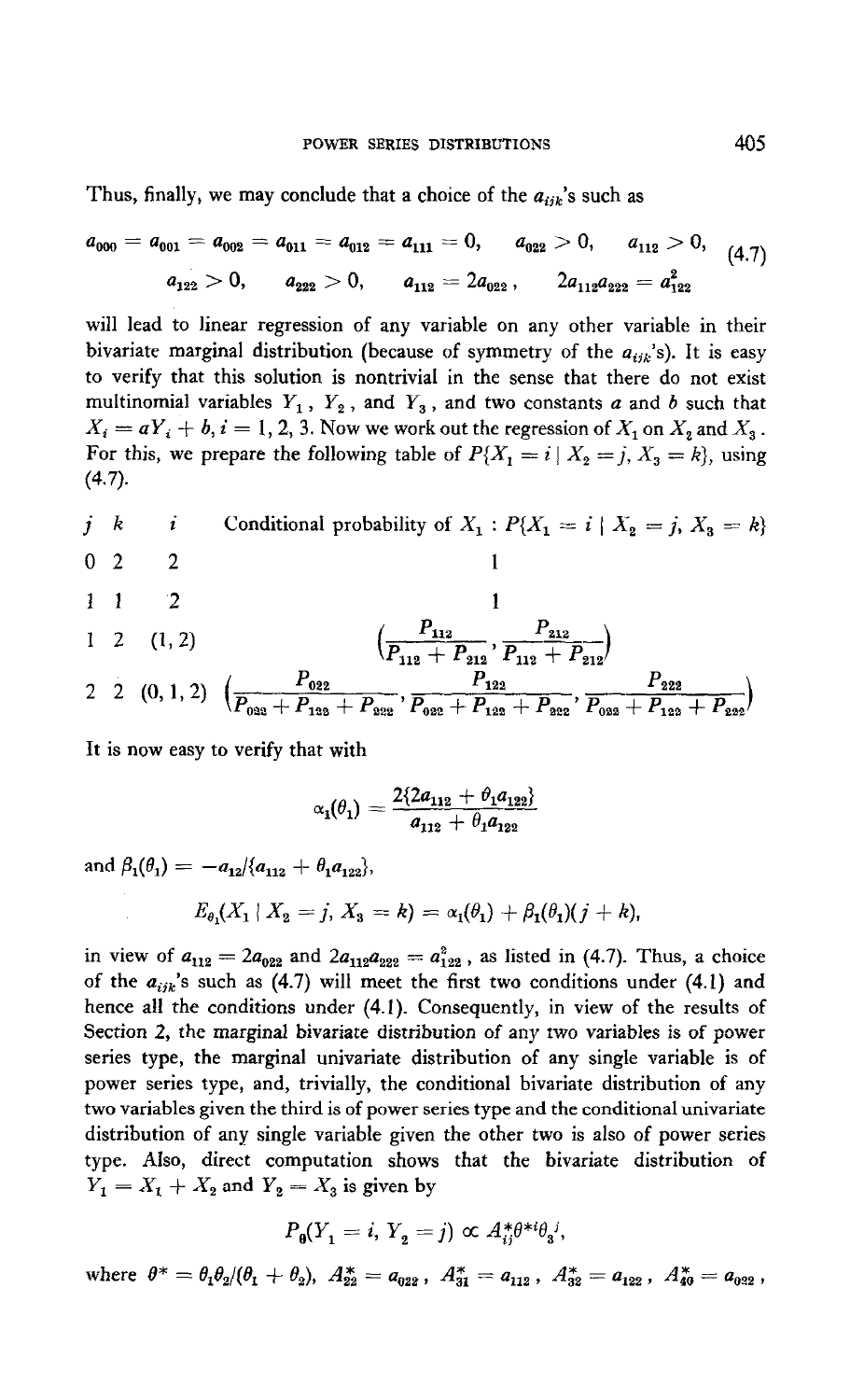$A_{41}^* = a_{122}$ , and  $A_{42}^* = a_{222}$ . This is certainly of the same form as (4.2), except for symmetry of the  $A_{ij}^{*}$ 's, which we do not need here.

If we now start with any power series distribution satisfying (4.1) and construct  $(\mathscr{P}_1, \mathscr{P}_2, \mathscr{P}_3)$  in the same way as in the last paragraph of Section 3, then  $(\mathscr{P}_1, \mathscr{P}_2, \mathscr{P}_3)$  will have all the properties P1 to P4 except for the part of P4 relating to the distribution of  $X_1 + X_2 + X_3$ .

*Remark* 1. Let  $\{X_1^{(i)}, X_2^{(i)}, X_3^{(i)}\}$ ,  $i = 1,..., N$ , be independent copies of a triplet  $(X_1, X_2, X_3)$  satisfying (4.1). It is then easy to verify that the distribution of the N-fold convolution  $(Z_1, Z_2, Z_3)$  where  $Z_j = \sum_{i=1}^N X_i^{(i)}$ ,  $j = 1, 2, 3$ , also satisfies (4. I). We can then use this to construct new families satisfying Neyman's properties except for the part of P4 relating to the distribution of the sum  $Z_1 + Z_2 + Z_3$ .

Remark 2. Let  $Y_1$ ,  $Y_2$ , and  $Y_3$  be independent Poisson variables with the means  $\lambda_1\theta_1$ ,  $\lambda_2\theta_2$ , and  $\lambda_3\theta_1\theta_2$ , respectively ( $\lambda$ 's fixed). Define now the two random variables  $X_1 = Y_1 + Y_3$ ,  $X_2 = Y_2 + Y_3$ . It is easy to verify that the bivariate discrete distribution of  $X_1$  and  $X_2$  satisfies the property of having linear regression of one variable on the other. We can therefore construct a bivariate family satisfying Neyman's properties except, again, for the part of P4 relating to the distribution of the sum of the variables.

#### 5. CHARACTERIZATION OF THE MULTINOMIALS

Let  $X_1, ..., X_k$  have a joint k-variate discrete power series distribution with the p.f.

$$
P_{\theta}(X_1 = i_1, ..., X_k = i_k) = a_{i_1 \cdots i_k} \theta_1^{i_1} \cdots \theta_k^{i_k} / f(\theta)
$$
\n(5.1)

where  $a_{i_1 \cdots i_k} \geq 0$ ,  $(i_1, ..., i_k) \in I^k$ ,  $\theta_1, ..., \theta_k > 0$ , and

$$
f(\mathbf{\Theta}) = \sum_{i_1,\ldots,i_k} a_{i_1\cdots i_k} \theta_1^{i_1} \cdots \theta_k^{i_k}.
$$

We assume  $|f(\theta)| < \infty$   $\forall \theta$  in a sufficiently small neighborhood of the origin. This justifies (5.5), (5.6), and (5.7), at least for sufficiently small  $\theta$ , which is all that is needed in the proof of Theorem 5.1 stated below.

The conditions are defined as a, ... .0  $\sim$  ... .0. . . .01 and a,,.. .01  $\sim$  ... .01  $\sim$  ... .01  $\sim$ **Properties Algebra** 1.1. Characterize the conditions  $a_{0\cdots0} > 0$  and

Proof. Obviously property Q2 implies

$$
\sum_{i_1+\cdots+i_k=m} a_{i_1\cdots i_k} \theta_1^{i_1}\cdots \theta_k^{i_k} |f(\mathbf{0})=b(m)\{c(\mathbf{0})\}^m A(\mathbf{0}), \qquad m\geqslant 0. \qquad (5.2)
$$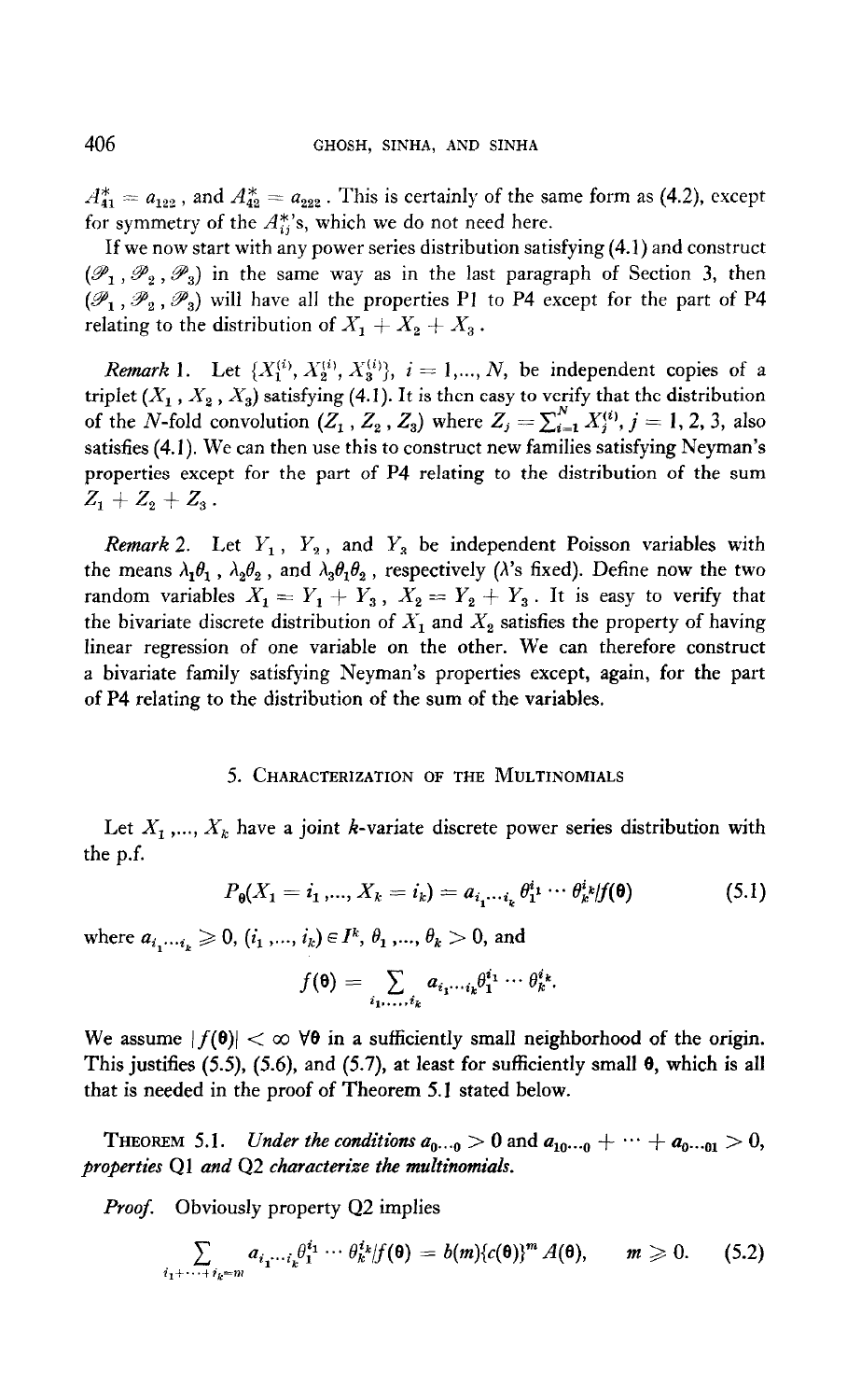For  $m = 0$  and 1, (5.2) implies, under the assumed conditions,  $f(\theta) A(\theta) = a_{0 \cdots 0}/b(0)$  and  $c(\theta) = \sum_{i=1}^{k} c_i \theta_i = \sum_{i=1}^{k} \theta_i'$  (say) with  $\theta_i' = c_i \theta_i$ ,  $i = 1, ..., k$ , and  $c_1 = a_{10...0}b(0)/a_0...b(1)$ ,...,  $c_k = a_{0...01}b(0)/a_0...b(1)$ . Reparametrizing and denoting  $\theta_i$ 's by  $\theta_i$ 's, we can write (5.1) as

$$
P_{\theta}(X_1 = i_1, ..., X_k = i_k) = b_{i_1 \cdots i_k} \theta_1^{i_1} \cdots \theta_k^{i_k} | f^*(\theta)
$$
\n(5.3)

so that Q2 will imply

$$
\sum_{i_1 + \dots + i_k = m} b_{i_1 \dots i_k} \theta_1^{i_1} \dots \theta_k^{i_k} = c^* b(m) \left(\sum_{i=1}^k \theta_i\right)^m \text{ for some constant } c^* > 0
$$

$$
\Rightarrow \sum_{i_1, \dots, i_k} b_{i_1 \dots i_k} \theta_1^{i_1} \dots \theta_k^{i_k} = c^* \sum_m b(m) \left(\sum_{i=1}^k \theta_i\right)^m
$$

$$
= c^* \psi \left(\sum_{i=1}^k \theta_i\right) \qquad \text{(say).} \tag{5.4}
$$

Note that (5.4) implies

$$
\frac{\partial \psi}{\partial \theta_1} = \frac{\partial \psi}{\partial \theta_i}, \quad \text{for all} \quad i \neq 1. \tag{5.5}
$$

Now property Q1 implies

$$
\sum_{i_1} i_1 b_{i_1 \cdots i_k} \theta_1^{i_1} \cdots \theta_k^{i_k} / \sum_{i_1} b_{i_1 \cdots i_k} \theta_1^{i_1} \cdots \theta_k^{i_k} = \alpha(\theta_1) + \beta(\theta_1)(i_2 + \cdots + i_k)
$$
\n
$$
\Rightarrow \sum_{i_1, \ldots, i_k} i_1 b_{i_1 \cdots i_k} \theta_1^{i_1} \cdots \theta_k^{i_k} = \alpha(\theta_1) \sum_{i_1, \ldots, i_k} b_{i_1 \cdots i_k} \theta_1^{i_1} \cdots \theta_k^{i_k}
$$
\n
$$
+ \beta(\theta_1) \sum_{i_1, \ldots, i_k} (i_2 + \cdots + i_k) b_{i_1 \cdots i_k}
$$
\n
$$
\times \theta_1^{i_1} \cdots \theta_k^{i_k}
$$
\n
$$
\Rightarrow \left[\theta_1 - \beta(\theta_1) \sum_{i_1}^k \theta_i\right] \cdot (1/\psi)(\partial \psi/\partial \theta_1) = \alpha(\theta_1), \quad \text{using (5.4) and (5.5)}
$$
\n
$$
\Rightarrow \eta \left(\sum_{i_1}^k \theta_i\right) = \alpha(\theta_1) / \left(\theta_1 - \beta(\theta_1) \sum_{i_2}^k \theta_i\right), \quad (5.6)
$$

where  $\eta = (1/\psi) \cdot (\partial \psi/\partial \theta_1)$ . We now use the fact that  $\partial \eta/\partial \theta_1 = \partial \eta/\partial \theta_i$  for any  $i \neq 1$ . This gives, in view of (5.6),

$$
\alpha'(\theta_1) \left[ \theta_1 - \beta(\theta_1) \sum_{2}^{k} \theta_i \right] - \alpha(\theta_1) \left[ 1 - \beta'(\theta_1) \sum_{2}^{k} \theta_i \right] = \alpha(\theta_1) \beta(\theta_1)
$$
\n
$$
\Rightarrow \alpha'(\theta_1) \theta_1 - \alpha(\theta_1) = \alpha(\theta_1) \beta(\theta_1) \quad \text{and} \quad \alpha(\theta_1) \beta'(\theta_1) - \alpha'(\theta_1) \beta(\theta_1) = 0
$$
\n
$$
\Rightarrow d/d\theta_1 \left[ \alpha(\theta_1) / \beta(\theta_1) \right] = 0 \quad \text{and} \quad (d/d\theta_1) [\theta_1 / \alpha(\theta_1)] = -\beta(\theta_1) / \alpha(\theta_1)
$$
\n
$$
\Rightarrow \beta(\theta_1) = c\alpha(\theta_1) \quad \text{and} \quad \theta_1 / \alpha(\theta_1) = -c\theta_1 + d
$$